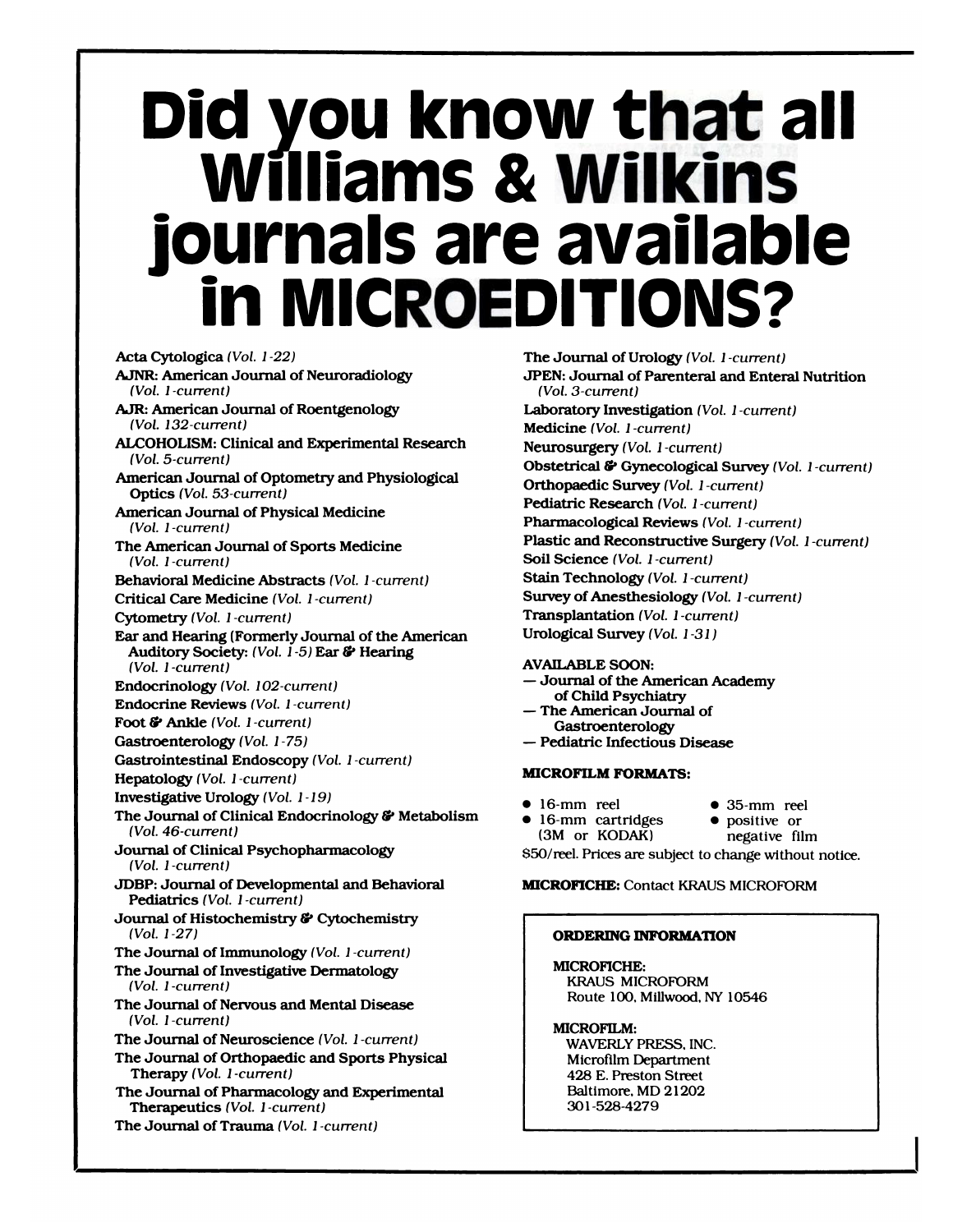What are the **implications of recent advances in cellular** and molecular **biology for pharmacologists MANUAL OF CLINICAL** and toxicologists? PHARMACOLOGY

#### **WORKSHOP ON CELLULAR AND MOLECULAR TOXICOLOGY**

Edited by **Don Fawcett & James Newberne** 

That's the subject addressed in this new book. the product of a symposium organized by the Pharmaceutical Manufacturer's Association Foundation. The Workshop brings together leading authorities from cell biology. pharmacology. pathology. and toxicology to consider the implications of recent advances in cellular and molecular biology for you and your colleagues.

The **Workshop** covers the following topics:

- . Current concepts of *molecular organization of the cell membrane.* **. .** plus surface specialization related to cellto-cell communication
- *Nature of surface receptors* and their interaction with hormones...plus experimental studies on the induction of acetylcholine receptors on muscle
- **S** *Membrane systems ofihe cytoplasm.* including their role In detoxification *&'* metabolism of drugs **. . .** along with changes in these functions with advancing age
- . *Important section on the nucleus.* **. .** Includes recent progress in defining the structure of chromatin. mechanisms of DNA damage and repair. nature of interaction between steroid hormones and the nucleus
- . Discussion of relative advantages of *microbial methods and sister chromatid exchange in mammalian cells for the assessment and mutagenicitti ofdrugs and envi ronmental toxins.* **. .** plus methods of protection against the mutagenic effect of certain drugs
- . Section on *lysosomes and their destabilization by drugs.* **. .** *plus approaches to the treatment of lysosomal disease*

Now the results of this unique study are available to you in a hardbound overprint from *Pharmacological Reviews.* If you want the latest Information on advances in toxicology, this is one meeting you can't afford to miss.

#### 1980/300 pages/92 lllustrations/\$20.OO **(U.S.J** (#3047.7)



### Handy manual highlights most frequently used drugs

Edited by David H. Robertson, MD, Assistant Professor of Medicine and Pharmacology. Vanderbilt University School of Medicine. and Craig P. **SmIth, MD,** Acting Director. Division of Internal Medicine. The Johns Hopkins University School of Medicine

A handy new manual supplements the large. more unwieldy references that are probably already part of your library It gives you the most thorough understanding possible of the several dozen key drugs that are most commonly used in clinical practice. An annotated bibliography on these drugs is supplied as a point of access to the more detailed pharmacological literature. The discussion sections aren't intended to be complete reviews...but they *identifyfor you quickly which drugs are practical.* **. .** *or difficult.* **. .** *or new.*

This manual will supplement your knowledge of the many thousands of drugs on the market by giving you a very thorough understanding of the few dozen drugs that are most frequently used. highlighting those areas that are most important to you.

#### **1981/about 368** pages/about \$17.00 [U.S.] **(#7300-1)**

#### **RETURN THIS** COUPON TO GET YOUR NEW BOOKS **ON** 20-DAY FREE TRIAL

SEND ME copies of Fawcett & Newberne's **WORKSHOP ON CELLULAR AND MOLECULAR TOXI-COLOGY** (#3047.7) at \$20.00 per copy lu.s. pricel.

AND send me copies of Robertson & Smith's **MANUAL OF CLINICAL PHARMACOLOGY (#7300-1) at** \$17.00 per copy [U.S. pricel.

0 Send me these books to examine for 20 days without **obligation.** 0 Payment enclosed - Williams &' Wilkins pays postage.

Charge to my:  $\Box$  VISA  $\Box$  MASTERCARD

card **#** exp. date

**Prices** subject to change without notice. Prices outside U.S. slightly higher Residents of CA. MD. and VA please add sales tax. Please pay in U.S. dollars

name address

(a) the city of the contract of the state of the state of the state of the state of the state of the state of the state of the state of the state of the state of the state of the state of the state of the state of the stat

zip

EVEN MORE CONVENIENT. CALL US FREE to place your order from anywhere in the U.S. Call 1-800-638-0672 or CALL COLLECT. 528-4221. from anywhere in Maryland.



**Williams & Wilkins**<br>Dept. 411 P.O. Box 1496

----- *-*